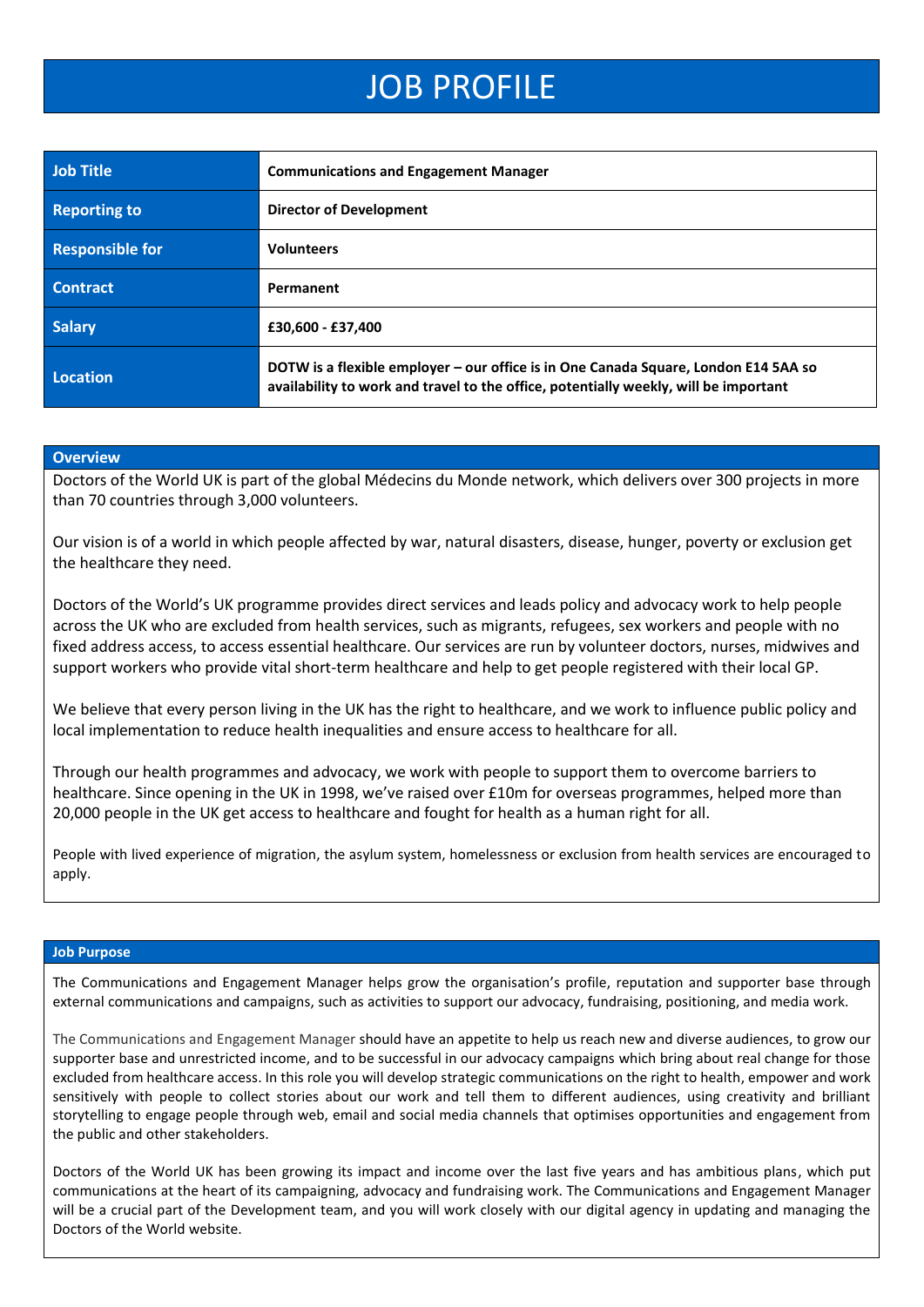We have a small, high-performing team in a lovely office and a supportive work environment that gives staff opportunities to learn new skills and to grow. The Communications and Engagement Manager supports our UK and international campaigns whilst ensuring that our communications in the UK are aligned with the brand and wider work of our global Médecins du Monde international network by collaborating with colleagues from around the world

Relationship management will be a key strength of yours as you will work with colleagues inside and outside of the organisation and deliver excellence in communications.

The role will help the organisation to deliver our commitment to do far more to learn from and shift power to those with lived experience of migration and barriers to healthcare. We are also striving to be an actively anti-racist organisation. You will play a key role in ensuring that any decision in our communications work with people with lived experience is made with them, not for/to them, and you will fight against any 'box-ticking' exercise, tokenism and racism when working with people with lived experience and others.

| <b>Key Duties</b>                  | <b>Key Activities</b>                                                                                                                                                                                                                                                                                                                                                                                                                 |
|------------------------------------|---------------------------------------------------------------------------------------------------------------------------------------------------------------------------------------------------------------------------------------------------------------------------------------------------------------------------------------------------------------------------------------------------------------------------------------|
|                                    | Develop and deliver a Communication Strategy and operational plans which meet<br>the growth ambitions of the organisation, as set out in our current and future<br>strategic plans 2020-2022, and then successive strategic plan which will be<br>developed in 2022                                                                                                                                                                   |
|                                    | Draw on and develop strategic communications and messaging guidance to<br>$\bullet$<br>support delivery of targeted and effective communications and campaigns                                                                                                                                                                                                                                                                        |
|                                    | Use expertise in content generation and story telling to work with colleagues in<br>$\bullet$<br>our Services and Policy & Advocacy teams, and our group of experts by experience<br>to co-produce regular new content (case studies, stories and images),<br>encouraging all staff to find and use stories in their day-to-day work, to be used<br>for external communications about our UK and international work                   |
|                                    | Develop reciprocal and meaningful relationships with people with experts by<br>$\bullet$<br>experience, ensuring they are supported to shape and influence communications<br>and engagement work and to coproduce comms and campaigns materials. This<br>may involve working with interpreters                                                                                                                                        |
| <b>Strategic</b><br>communications | Manage and deliver a content plan for social media channels with the fundraising<br>$\bullet$<br>and advocacy teams, ensuring content is relevant and timely, e.g. meeting agreed<br>frequency for posts on both Facebook and Twitter, LinkedIn and Instagram,<br>amongst others demonstrate these general and targeted communications are<br>growing our audience engagement and size, by measuring analytics and meeting<br>targets |
|                                    | Keep abreast of social media developments in the charity and commercial sector,<br>$\bullet$<br>looking for opportunities to adapt this for DOTW usage                                                                                                                                                                                                                                                                                |
|                                    | Source, write and manage website content and create an editorial schedule, e.g.<br>$\bullet$<br>weekly writing/sourcing of regular blogs on issues that we're positioning on,<br>providing communications support to humanitarian emergencies as they arise,<br>then use website analytics etc. to demonstrate that posts are relevant and<br>engaging                                                                                |
|                                    | Prepare regular reports on the impact of our digital communications on growing<br>$\bullet$<br>brand awareness and supporter engagement, including reporting back to experts<br>by experience, staff and volunteers about reach and impact of their contribution,<br>which show impact                                                                                                                                                |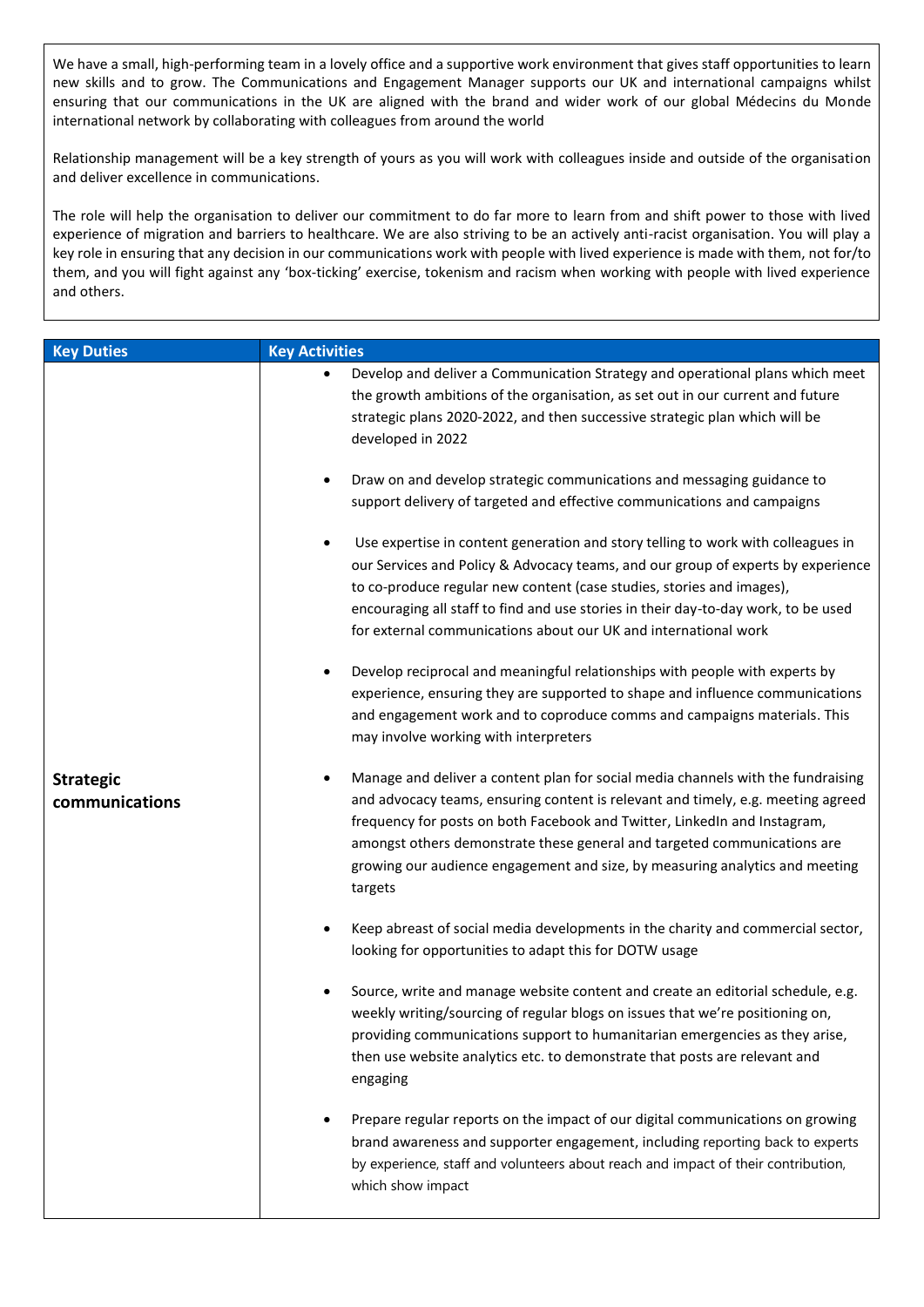|                                                                                                   | Identify target audiences and the appropriate outlets to reach them<br>$\bullet$                                                                                                                                                                                                                                                                                                                                                                                                                                                                                                                                                                                                                                                                                                                                                                                                                                     |
|---------------------------------------------------------------------------------------------------|----------------------------------------------------------------------------------------------------------------------------------------------------------------------------------------------------------------------------------------------------------------------------------------------------------------------------------------------------------------------------------------------------------------------------------------------------------------------------------------------------------------------------------------------------------------------------------------------------------------------------------------------------------------------------------------------------------------------------------------------------------------------------------------------------------------------------------------------------------------------------------------------------------------------|
| <b>Communications</b><br>campaign planning and<br>delivery?                                       | Work with the Participation Lead and Experts by Experience in a sensitive and<br>$\bullet$<br>reciprocal manner to gather, deliver and manage powerful stories that put the<br>experiences, views, insights and voices of migrants, refugees and people seeking<br>asylum front and centre of our UK work<br>Manage communications-led campaigns that grow awareness and engagement<br>$\bullet$<br>among our target audiences by, for example, drawing on strategic<br>communications evidence, researching audiences' media consumption<br>preferences, designing the digital elements of such campaigns, and reporting on<br>the impact of such campaigns and developing and implementing<br>recommendations to improve campaigning performance<br>Manage a small budget spend which delivers agreed ROI on digital campaigns<br>Ensure that all activities are complies with regulations such as data protection |
|                                                                                                   | Working in partnership with experts by experience, produce the charity's<br>guidelines around its work with lived-experience storytellers and ensure<br>compliance                                                                                                                                                                                                                                                                                                                                                                                                                                                                                                                                                                                                                                                                                                                                                   |
|                                                                                                   | Grow the supporter email list by at least 10,000 subscribers in 2022, and then set<br>$\bullet$<br>targets and plans that deliver growth as per the strategic plan                                                                                                                                                                                                                                                                                                                                                                                                                                                                                                                                                                                                                                                                                                                                                   |
| <b>Manage media relations;</b><br>and generate extensive,<br>informed coverage in<br>target media | Secure media coverage that reaches the organisation's target audiences,<br>$\bullet$<br>proactively and reactively placing stories, comments and so on in print, broadcast<br>and digital media                                                                                                                                                                                                                                                                                                                                                                                                                                                                                                                                                                                                                                                                                                                      |
|                                                                                                   | Maintain position papers and lines to take; and write regular 'talking points' for<br>$\bullet$<br>use in media interviews                                                                                                                                                                                                                                                                                                                                                                                                                                                                                                                                                                                                                                                                                                                                                                                           |
|                                                                                                   | Manage media enquiries, ensuring good handover where necessary                                                                                                                                                                                                                                                                                                                                                                                                                                                                                                                                                                                                                                                                                                                                                                                                                                                       |
|                                                                                                   | Write press releases and articles as well as support experts by experience,<br>volunteers and staff in writing/speaking on relevant issues                                                                                                                                                                                                                                                                                                                                                                                                                                                                                                                                                                                                                                                                                                                                                                           |
|                                                                                                   | Keep abreast of the external news and political agenda and keep up to date with<br>$\bullet$<br>who's writing about what (e.g. refugee crisis, NHS etc) and maintain relationships<br>with journalists                                                                                                                                                                                                                                                                                                                                                                                                                                                                                                                                                                                                                                                                                                               |
|                                                                                                   | Liaise with colleagues within the Doctors of the World's international network on<br>$\bullet$<br>communication issues and participate in network fora (online and in person, as<br>appropriate)                                                                                                                                                                                                                                                                                                                                                                                                                                                                                                                                                                                                                                                                                                                     |
|                                                                                                   | Participate in a weekly editorial meeting                                                                                                                                                                                                                                                                                                                                                                                                                                                                                                                                                                                                                                                                                                                                                                                                                                                                            |
|                                                                                                   | Plan media campaigns when research or a report publication is produced by or<br>٠<br>produced in collaboration with DOTW, to optimise the opportunity to ensure<br>DOTW is seen as a thought leader on access to healthcare and other relevant<br>matters                                                                                                                                                                                                                                                                                                                                                                                                                                                                                                                                                                                                                                                            |
|                                                                                                   | Create and maintain a database of active documentary and feature pitches.                                                                                                                                                                                                                                                                                                                                                                                                                                                                                                                                                                                                                                                                                                                                                                                                                                            |
|                                                                                                   | Create and maintain a database of media contacts of relevant journalists and<br>producers for print, TV, online and radio                                                                                                                                                                                                                                                                                                                                                                                                                                                                                                                                                                                                                                                                                                                                                                                            |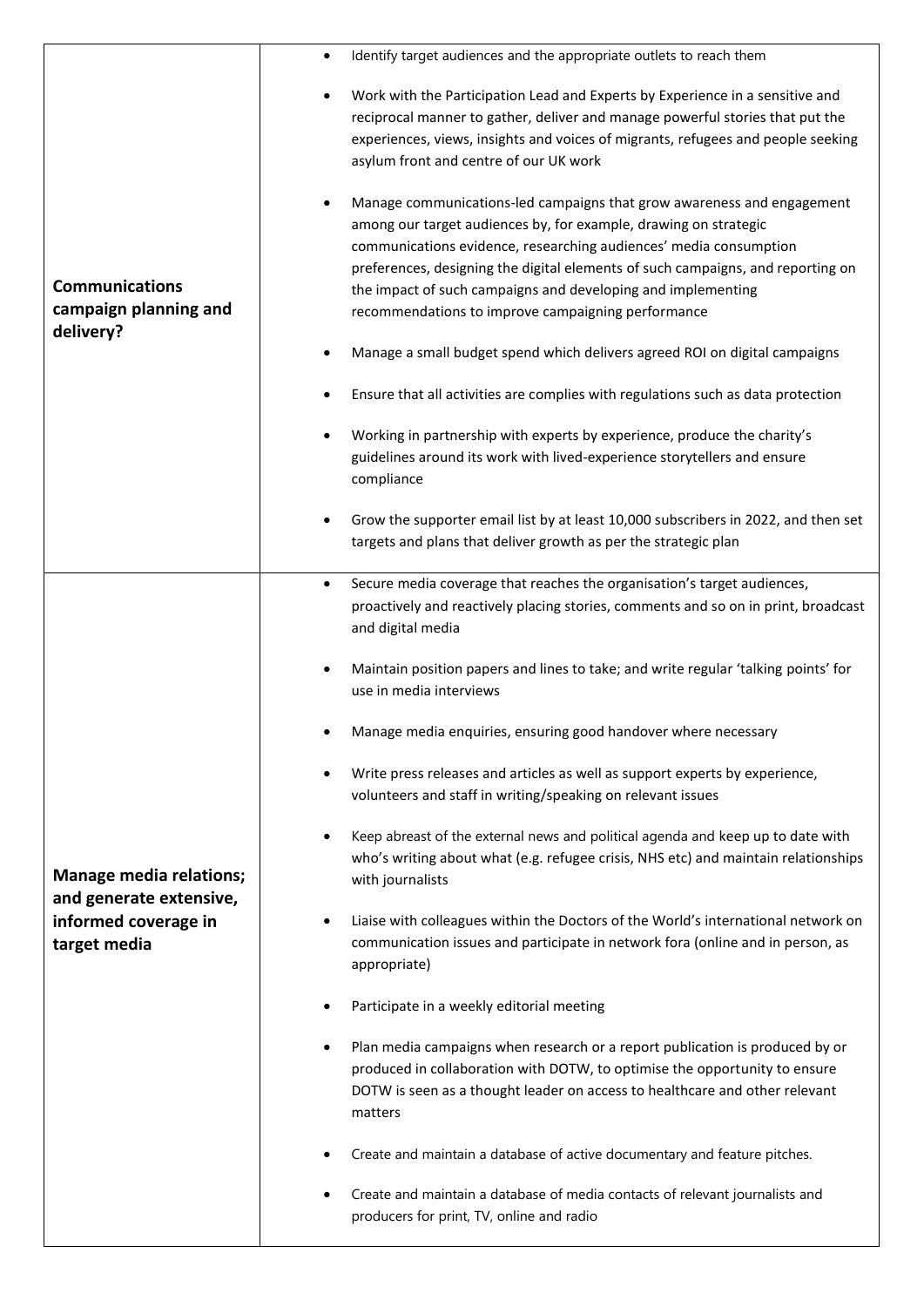|                                                 | Lead on the production of annual reports including the Impact Report and deliver<br>$\bullet$<br>marketing (dissemination) plans                                                                                                                                                                           |
|-------------------------------------------------|------------------------------------------------------------------------------------------------------------------------------------------------------------------------------------------------------------------------------------------------------------------------------------------------------------|
| <b>Publishing</b>                               | Plan, write and distribute e-news mailings                                                                                                                                                                                                                                                                 |
|                                                 | Train and support Experts by Experience, volunteers and staff to write blogs,<br>$\bullet$<br>articles and op-eds for internal and external publications                                                                                                                                                   |
|                                                 | Ensure all publications are consistent with our style and brand identity guidelines,<br>٠<br>which you will help update                                                                                                                                                                                    |
|                                                 | Oversee the production of video content                                                                                                                                                                                                                                                                    |
|                                                 | Maintain a communications calendar                                                                                                                                                                                                                                                                         |
|                                                 | Find, archive, edit and choose the right photos<br>٠                                                                                                                                                                                                                                                       |
|                                                 | Contribute communications expertise to support fundraising by, for example,<br>$\bullet$<br>helping to submit proposals for the organisation to become beneficiaries of media<br>fundraising appeals (e.g. newspaper Christmas appeals) and drafting case studies<br>for inclusion in proposals            |
| <b>Communications support</b><br>to fundraising | Provide communications support to the delivery of donor recruitment and<br>٠<br>cultivation events, especially amongst high net worth individuals                                                                                                                                                          |
|                                                 | Generate exceptional content that engages and deepens the engagement of<br>individual supporters in their DOTW journey, e.g. e-newsletter                                                                                                                                                                  |
|                                                 | Work with the Advocacy team to develop key messages on advocacy topics<br>٠                                                                                                                                                                                                                                |
|                                                 | Contribute communications and campaigns expertise to support advocacy<br>٠<br>campaigns and work, for example, generating content to support campaigns,<br>overseeing online campaign actions and supporting targeted media work                                                                           |
| <b>Positioning</b>                              | Plan and deliver communications content that helps position the organisation's<br>expertise, for example, preparing presentations and speech-writing for the senior<br>management team (SMT), writing blogs and/or comment and opinion pieces for<br>use by media outlets and on our social media channels |
|                                                 | Support the SMT to manage partnerships that advance the organisation's impact                                                                                                                                                                                                                              |
|                                                 | Participate in on-call, out of office hours media relations<br>٠                                                                                                                                                                                                                                           |
| <b>Other Duties</b>                             | Contribute to the development and delivery of DOTW UK's strategic plan                                                                                                                                                                                                                                     |
|                                                 | Some out of office hours work and international travel may be required<br>Other ad hoc duties as required                                                                                                                                                                                                  |
|                                                 | • To be open to change and demonstrate a flexible and adaptable approach                                                                                                                                                                                                                                   |
|                                                 |                                                                                                                                                                                                                                                                                                            |

• To work collaboratively with others and be a supportive and effective team member

**General** • To ensure that all activities undertaken on behalf of Doctors of the World UK, externally or internally, are executed in accordance with the overall aims of the organisation and in line with our policies and procedures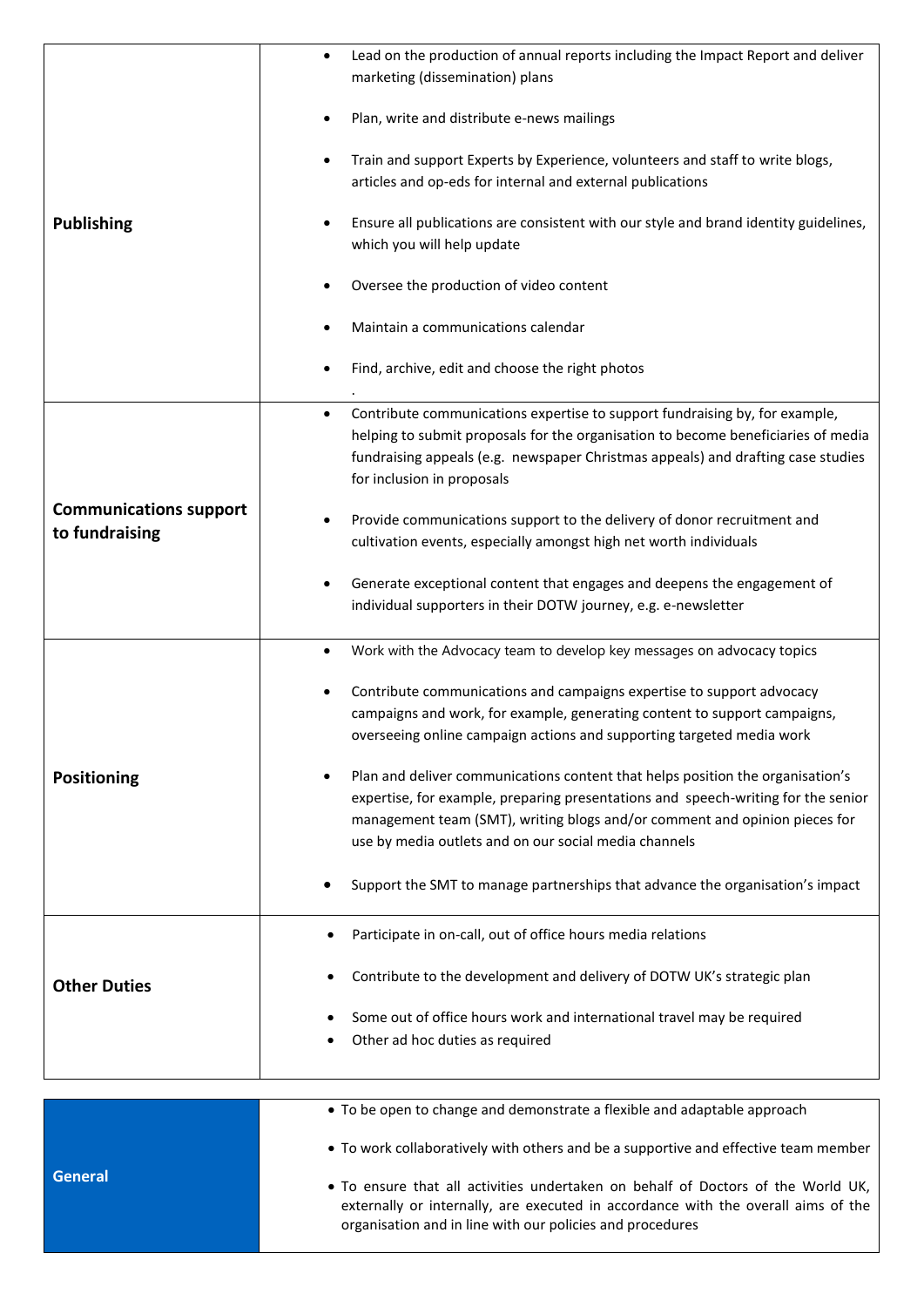|                                 | • To participate in training and other activities as requested by the organisation     |
|---------------------------------|----------------------------------------------------------------------------------------|
| <b>Stakeholder and Customer</b> | • To provide quality customer service to all our respective audiences and stakeholders |
| <b>Service</b>                  | and comply with our quality management protocols                                       |

| <b>Key Deliverables</b>                                                    | <b>Please Indicate</b><br>$A$ R or N/A |
|----------------------------------------------------------------------------|----------------------------------------|
| Increase Doctors of the World's digital audiences and engagement           | A                                      |
| Win coverage for Doctors of the World's work and concerns                  |                                        |
| Generate content that enables campaigning and fundraising                  |                                        |
| Growing awareness of and engagement with DOTW amongst its target audiences |                                        |

### **Decision Making Criteria**: A = Accountable, R = Responsible

| Level of Budgetary Responsibility | Low                                                   |
|-----------------------------------|-------------------------------------------------------|
| <b>Key Working Contacts</b>       | All internal staff; Network communications colleagues |

*This is not intended to be an exhaustive list. Your job description may be subject to change.*

**Date Created March 2022** 

# Person Specification

|  | Job. | <b>Communications and Engagement Lead</b> |
|--|------|-------------------------------------------|
|--|------|-------------------------------------------|

| <b>PERSONAL COMPETENCIES</b>                        |                                                                                                                                                                                                                                                                             |
|-----------------------------------------------------|-----------------------------------------------------------------------------------------------------------------------------------------------------------------------------------------------------------------------------------------------------------------------------|
| <b>Competency Title</b>                             | The successful candidate will be able to                                                                                                                                                                                                                                    |
| <b>Communicating with others</b>                    | Present complex ideas and information in a compelling and convincing way; listen actively;<br>be positive and persuasive, communicating appropriately and in a professional manner in all<br>circumstances; be able to communicate DOTW's core mission                      |
| Team working and<br>interpersonal skills            | Actively contribute across teams to good team working and team relationships, promoting a<br>constructive climate; support others to achieve their aims; build consensus; be friendly,<br>helpful and supportive                                                            |
| <b>Managing Resources</b>                           | Work efficiently and effectively; be driven to excel and achieve the greatest impact; be cost-<br>conscious; have good project management skill, experience and ability                                                                                                     |
| <b>Drives Continuous</b><br>Improvement             | Value feedback and learning; implement improvements and encourage innovation;<br>appreciates direction; adapts to change seamlessly; meets deadlines                                                                                                                        |
| <b>Customer Services</b>                            | Strive to achieve excellence                                                                                                                                                                                                                                                |
| <b>Managing Yourself</b>                            | Manage workplace stress appropriately; see and act on opportunities for growth; manage<br>volunteers appropriately and well                                                                                                                                                 |
| <b>Delivery and Meeting</b><br><b>Business Plan</b> | Spot opportunities to grow our impact; work in an entrepreneurial way to win coverage and<br>work in partnership with others to achieve our mission. Will strive to excel, stretching goals<br>and targets. Can show the impact of the work for which they are accountable. |